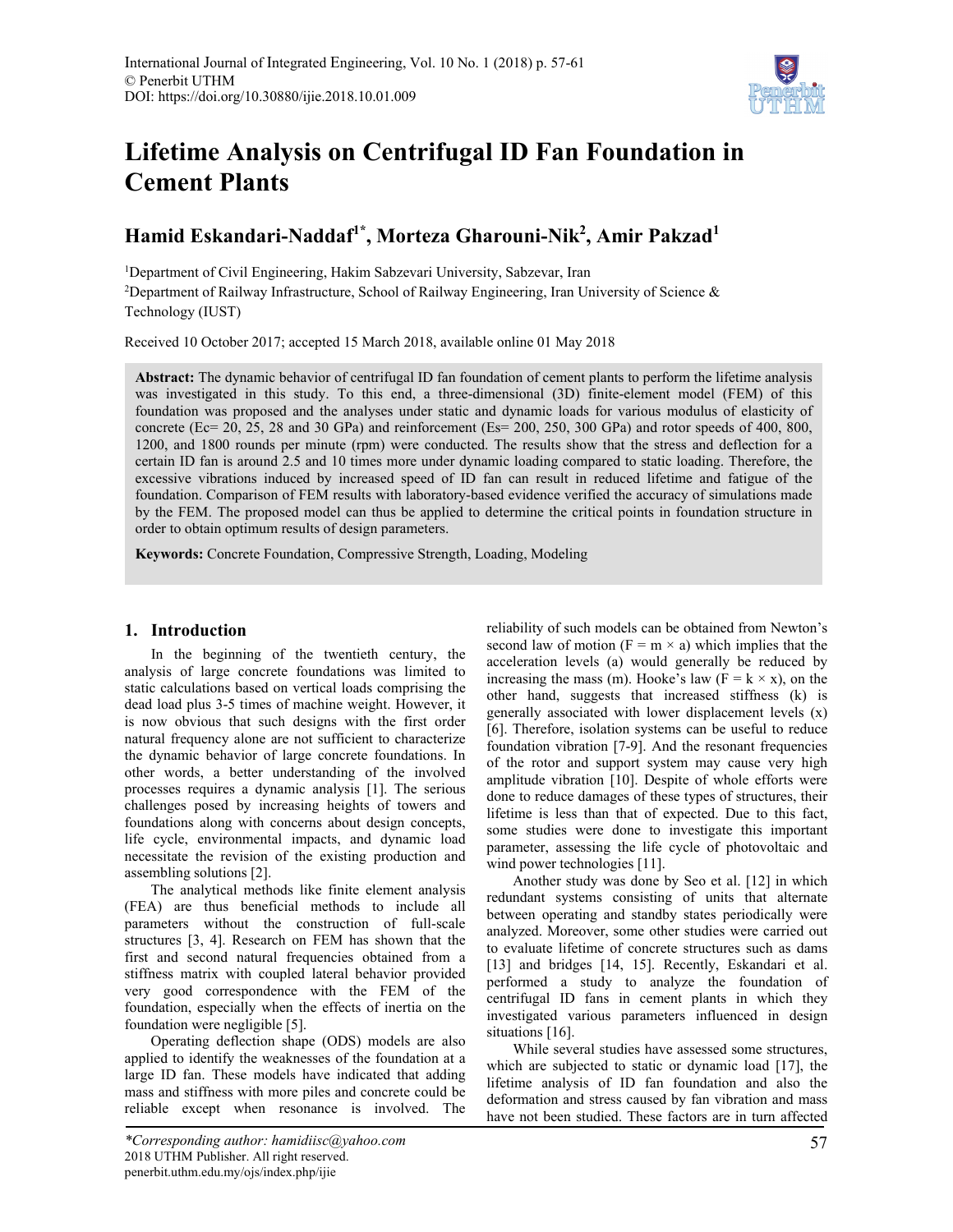by the shape and size of the foundation and the strength of the applied materials [18, 19].

As the prediction of foundation behavior under various conditions can improve its structural performance, the present work aimed to use the FEM to accurately estimate the behavior of the concrete foundation under dynamic loads with different materials. To this end, the Abaqus Unified FEA which is a finite element-based software and a powerful tool to investigate the behavior of concrete structures [20] was applied in this study. It is noteworthy that due to the possible imbalance of the fan, the load applied to the foundation is generally dynamic unless a damper or isolator is used. Therefore, this study tried to evaluate the structural behavior of fan foundation under various types of load, e.g. static and dynamic with rotor speed of 400, 800, 1200, and 1800 rounds per minute (rpm). It also used different material strengths, e.g. compressive strength of concrete and reinforcement to determine the critical points of the foundation structures in terms of displacements and stresses imposed to predict the actual behavior of the structure and the likelihood of further damage.

#### **2. Life design based on fatigue**

Foundation analysis requires the proper consideration of machine loads, categorized as static and dynamic loads and those exerted during operation, provided by the manufacturers. The main static load is generally caused by the dead load of the equipment. On the other hand, the magnitude of the moments produced by the driving mechanism, typically calculated as a vertical force couple, depends on both the rotational speed and power output.

Imbalance, created when the rotating part's center of mass does not match the center of rotation, is responsible for major dynamic loads during operation. Although these loads are commonly presented by the machine manufacturer, they can also be computed based on the balance quality grade of the rotor.

The resultant imbalanced load  $F(t)$  (N) is calculated with the rotating mass m (kg) as follows [13]:

$$
F(t) = me\omega^2
$$
 (1)

Where:

e (mm) = permissible eccentricity and  $\omega$  (rad/s) = velocity of the rotor.

Since such an imbalance increases over the course of operation, when fixing it is for the analysis, the F(t) obtained from Eq. (1) has to be multiplied by a factor, which should typically, but not always, be greater than 2 [13].

Dynamic analysis is performed based on the vibration modes of similar structures and the vibrations measured at various fan speeds (e.g. 400, 800, 1200, 1500, and 1800 rpm). According to Eq.  $(1)$ , the total F $(t)$ at all bolts, caused by fan rotation, would be respectively 10, 20, 30, 40, and 50 tons for the above-mentioned rotational frequencies. Based on the direction of fan rotation, the concentrated force should be considered tensile at one side and compressive at the other. The static load exerted on the surface by the weight of the equipment was considered 60 tons. The FEM model of ID fan foundation has been depicted in Fig. 1.

A three-dimensional (3D) numerical model (length (7 m), width (3 m) and depth (3 m)) was developed to investigate the behavior of the concrete foundations of ID fans under combined loading conditions.

 Finite element programming was performed with Abaqus Unified FEA 6.13. The concrete components and steel bars were first generated by the software (based on actual practical details) and then assembled at their appropriate locations.

 Proper meshing of the obtained structural components is critical to the accuracy of the results. Therefore, a 10 node quadratic tetrahedron (C3D10) mesh and a 3-node quadratic beam in space (B32) mesh were considered for the concrete structure and the steel bars, respectively.



Fig. 1 ID Fan modeling in Abaqus software.

Dynamic stress is repetitive and can cause fatigue. Fatigue can be calculated by multiplying the dynamic stress by a fatigue factor. Since fatigue can damage the foundation of ID fans, the fatigue limit of the foundations needs to be accurately examined. The load combination associated with this condition is determined based on S-N curves describing the number of cycles (N) for each amplitude reversal load (S). These curves are built on a yearly basis considering all possible load situations that may occur during operation and extrapolated for the lifetime of the foundation (usually 20 years). Fatigue life is defined as the number of cycles before failure. The fatigue life of concrete subjected to cyclic stresses may be calculated from [21]:

$$
Log_{10}N = C_1 \frac{(1 - \frac{\sigma_{max}}{C_5 \cdot f_{rd}})}{(1 - \frac{\sigma_{min}}{C_5 \cdot f_{rd}})}
$$
(2)

Where:

 $f_{rd}$  = the compression strength for the type of failure in question.

 $\sigma_{max}$  = the numerically largest compressive stress calculated as the average value within each stress-block.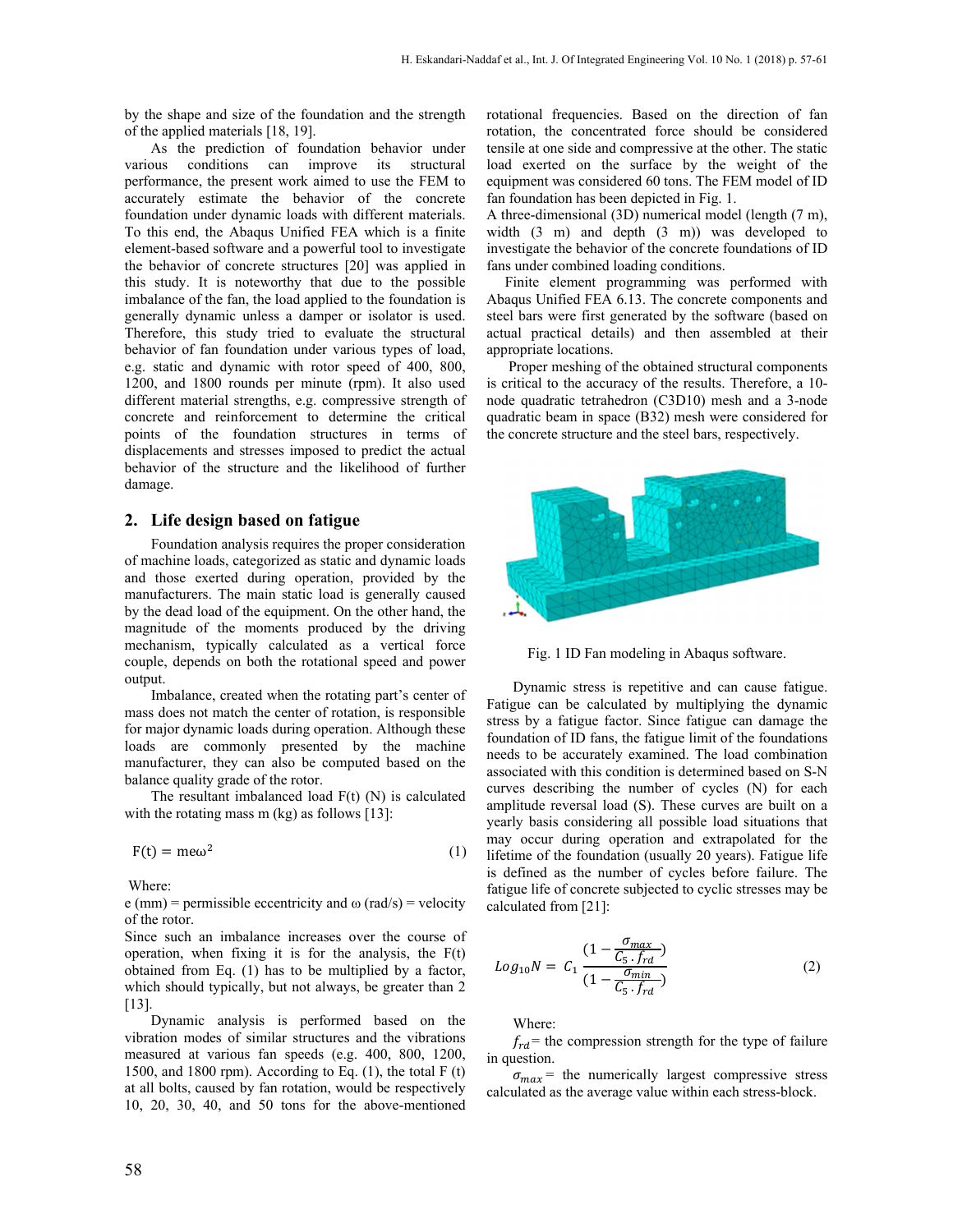$\sigma_{min}$  = the numerically least compressive stress calculated as the average value within each stress-block.

 $c_5$ = fatigue strength parameter. For concrete  $c_5$  shall be taken equal to 1 and  $c_1$ =12 for structures in air [21].

#### **3. Results and discussion**

Fatigue analysis can be helpful to understand intensification of micro cracks which are not reported till now. As mentioned earlier, ID fan foundations seem to be prone to fatigue damage and must thus be checked for fatigue limit. Dynamic stress is repetitive and can cause fatigue. Fatigue can be computed based on the static allowable load and by multiplying the dynamic stress by a fatigue factor. According to equation 1 and equation 2 for various speeds, the exerted point load will be compressive on one side of the pin and tensile on the other. The calculations were performed based on the number of loading and unloading cycles in one year. In order to determine the effects of material characteristics on foundation lifetime, 24 FEMs were analyzed. To simplify the analysis, the main points that would affect lifetime are plotted in Figs. 2 to 5 for 400 rpm to 1800 rpm. These frequencies are chosen based on their usage in ID Fans rotors [16]. It can be seen that material properties have direct effect on lifetime while number of rpms affects inversely. Moreover, considering various combinations including speed, Ec, and Es, the optimal material characteristics and speed to obtain greater performance, minimal construction costs, and maximum lifetime for foundations under dynamic load can be determined.



Fig. 2 Lifetime based on the  $(Ec)$ ,  $(Es)$ , and rpm = 400 and 800

As seen in Fig. 2, increased speed would be associated with decreased lifetime. It also indicates that by increasing in amount of Ec for 400 rpm, changes of Es are negligible which emphasizes the sensitivity of lifetime function on Ec value. This issue continues to 800 rpm but after that the trend is different so that the effects of both Ec and Es parameters on lifetime are obvious. Stress values in 400 rpm is in linear phase but by enhancing the rotor speed these stresses increase also and

lead to Fc value, thus the process arrived in nonlinear steps in stress-strain curve and then effect of steel mechanical properties like Es may be noticeable. By increasing the rotor speed to 1200 (Fig. 3), 1500 (Fig. 4) and finally 1800 (Fig. 5) the effect of Es gradually increases.



Fig. 3 Lifetime based on the (Ec), (Es), and rpm=1200



Fig. 4 Lifetime based on the (Ec), (Es), and rpm=1500



Fig. 5 Lifetime based on the (Ec), (Es), and rpm=1800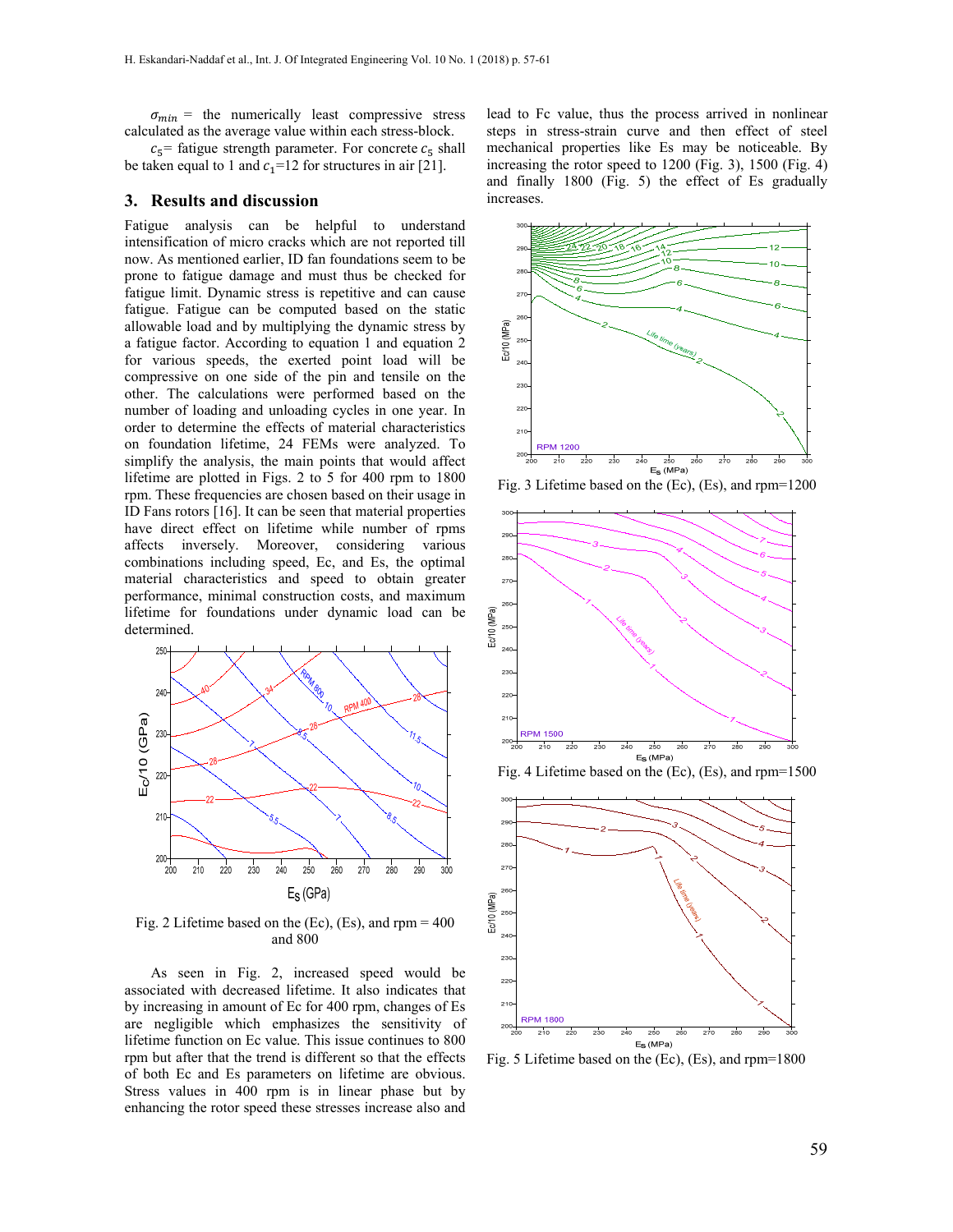The gradient of Es variations by enlarging the rotor speed is also increased, which infers the high sensitivity of lifetime function on Es value.

Considering various rotor speeds, it is so obvious that increasing of this parameter causes growth in stress values in foundation structure and then in moving the stress-strain curve from linear to nonlinear phase. Numerous load and unload cycles would induce fatigue damage increments which resulted in faster arrival into nonlinear phase. Therefore, compressive stress block is reduced faster which lead to growing the effect of steel mechanical properties such as Es on lifetime function of the foundation.

According to the above mentioned, it can be deducted that in lifetime function of the structure which is applied under dynamic loads, number of load-unload cycles, Es and Ec could have important influences. For cycles with low frequency the stresses are in elastic and elastic-plastic ranges where the lifetime function is more dependent on variations of Ec. Afterward, by enlarging the number of cycles which is followed by increased stresses, the sensitivity of lifetime function gradually moves to variations of Es.

Results of the analysis for  $Es = 200$  GPa and various amounts of Ec have been depicted in Figs. 6 to 9 for Ec=20, 25, 28, and 30 GPa, respectively.



Fig. 6 Lifetime based on the speed and Log (N) for (Es)  $= 300$  and  $(E_c) = 20$  GPa



Fig. 7 Lifetime based on the speed and Log (N) for (Es)  $= 300$  and (Ec)  $= 25$  GPa

Imposed stresses of the foundation structure could be increased by developing the rotor speed or load frequency as well as number of load-unload cycles so that the variation of rotor speed is more effective than that two others. As seen, utilizing higher values of Ec can cause more number of applied load - unload cycles to the structure with remaining in the linear phase.



Fig. 8 Lifetime based on the speed and Log (N) for (Es)  $= 300$  and (Ec)  $= 28$  GPa



Fig. 9 Lifetime based on the speed and Log (N) for (Es)  $= 300$  and (Ec)  $= 30$  GPa

For example, for 1400 rpm and log (N) / 200 equal to 600, the maximum amounts of stress for Ec of 20, 25, 28 and 30 GPa are about 17, 16, 13 and 11.5 MPa respectively. Similarly this kind of illustrations can be developed for other values of involved parameters to obtain optimum results of each situation.

#### **4. Conclusion**

Lifetime of ID fan foundations in cement plants is of utmost economic importance. The analysis, design, and implementation of this type of foundations should thus provide maximum confidence and operational safety. Developing FEMs for all parts, especially the foundation, of an ID fan can lead to better performance under static and dynamic loading. Such models can also determine the